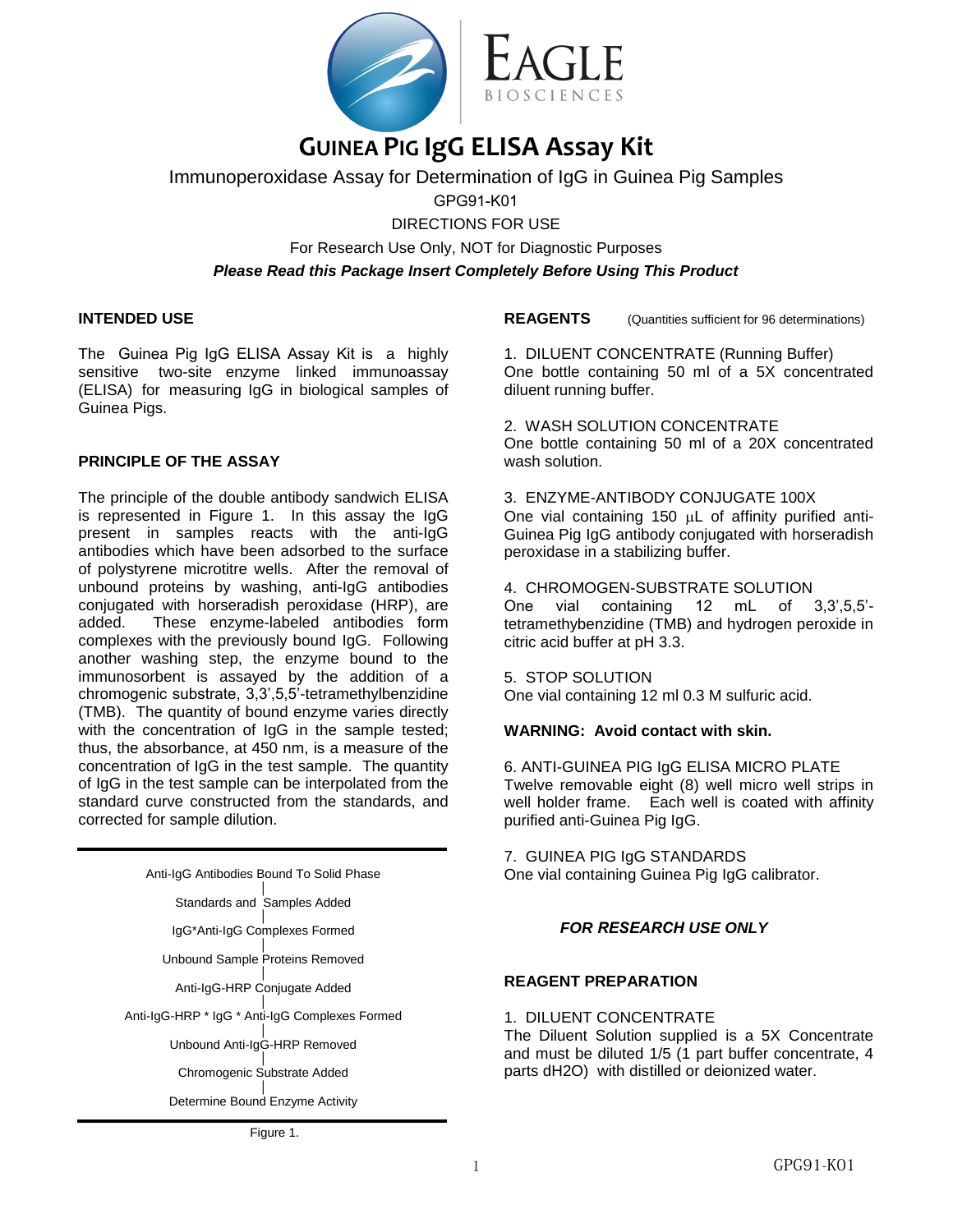# 2. WASH SOLUTION CONCENTRATE

The Wash Solution supplied is a 20X Concentrate and must be diluted 1/20 with distilled or deionized water (1 part buffer concentrate, 19 part dH2O). Crystal formation in the concentrate is not uncommon when storage temperatures are low. Warming of the concentrate to 30-35°C before dilution can dissolve crystals.

#### 3. ENZYME-ANTIBODY CONJUGATE

Calculate the required amount of working conjugate solution for each microtitre plate test strip by adding 10 µL Enzyme-Antibody Conjugate to 990 µL of 1X Diluent for each test strip to be used for testing. Mix uniformly, but gently. Avoid foaming.

4. CHROMOGEN-SUBSTRATE SOLUTION Ready to use as supplied.

5. STOP SOLUTION Ready to use as supplied.

#### 6. ANTI-GUINEA PIG IgG ELISA MICRO PLATE

Ready to use as supplied. Unseal Microtiter Pouch and remove plate from pouch. Remove all strips and wells that will not be used in the assay and place back in pouch and re-seal. Take clear plastic tape and cover tops of strips to avoid particulates from contaminating wells.

#### 7. GUINEA PIG IgG STANDARDS

**The Guinea Pig IgG Calibrator should be aliquoted out and stored frozen.** It is at a concentration of 4.616 mg/ml and needs to be diluted in 1X diluent immediately prior to use for each run (see chart below). Mix well between each step. Avoid foaming.

| <b>Standard</b> | ng/ml | <b>Volume added</b><br>to 1x Diluent | Volume of<br>1x Diluent |
|-----------------|-------|--------------------------------------|-------------------------|
|                 |       |                                      |                         |
| А               | 46160 | 5 µl Guinea Pig<br>IgG Calibrator    | 495 µl                  |
| 7               | 400   | 5 µl standard A                      | 572 µl                  |
| 6               | 200   | 250 µl standard 7                    | 250 µl                  |
| 5               | 100   | 250 µl standard 6                    | 250 µl                  |
| 4               | 50    | 250 µl standard 5                    | 250 µl                  |
| 3               | 25    | 250 µl standard 4                    | 250 µl                  |
| $\overline{2}$  | 12.5  | 250 µl standard 3                    | 250 µl                  |
| 1               | 6.25  | 250 µl standard 2                    | 250 µl                  |
|                 |       |                                      | 500 µl                  |

#### **STORAGE AND STABILITY**

The expiration date for the package is stated on the box label.

# 1. DILUENT

The 5X Diluent Concentrate is stable until the expiration date. The 1X working solution is stable for at least one week from the date of preparation. Both solutions should be stored at  $4-8$   $\degree$ C.

### 2. WASH SOLUTION

The 20X Wash Solution Concentrate is stable until the expiration date. The 1X working solution is stable for at least one week from the date of preparation. Both solutions can be stored at room temperature  $(16-25^{\circ}C)$  or at 4-8 $^{\circ}C$ .

# 3. ENZYME-ANTIBODY CONJUGATE

Undiluted horseradish peroxidase anti-IgG conjugate should be stored at 4-8°C and **diluted immediately prior to use**. The working conjugate solution is stable for up to 1 hour when stored in the dark.

#### 4. CHROMOGEN-SUBSTRATE SOLUTION

The Substrate Solution should be stored at 4-8°C and is stable until the expiration date.

# 5. STOP SOLUTION

The Stop Solution should be stored at  $4-8^{\circ}$ C and is stable until the expiration date.

# 6. ANTI-GUINEA PIG IgG ELISA MICRO PLATE

Anti-Guinea Pig IgG coated wells are stable until the expiration date, and should be stored at  $4-8^{\circ}$ C in sealed foil pouch with desiccant pack.

#### 7. GUINEA PIG IgG STANDARDS

**Aliquot Guinea Pig IgG calibrator and store them frozen, avoid repeated freeze-thaw cycles**. For storage longer than 14 days, keep frozen until the expiration date. Storage of less than 14 days can be 4C. The working standard solutions should be prepared immediately prior to use and are stable for up to 8 hours.

# **SPECIMEN COLLECTION AND HANDLING**

Blood should be collected by venipuncture and the serum separated from the cells, after clot formation, by centrifugation. Care should be taken to minimize hemolysis, excessive hemolysis can impact your results. Specimens may be shipped at room temperature and then stored refrigerated at  $2-8$ °C if testing is to take place within one week after collection. If testing is to take place later than one week, specimens should be stored at -20°C. Avoid repeated freeze-thaw cycles.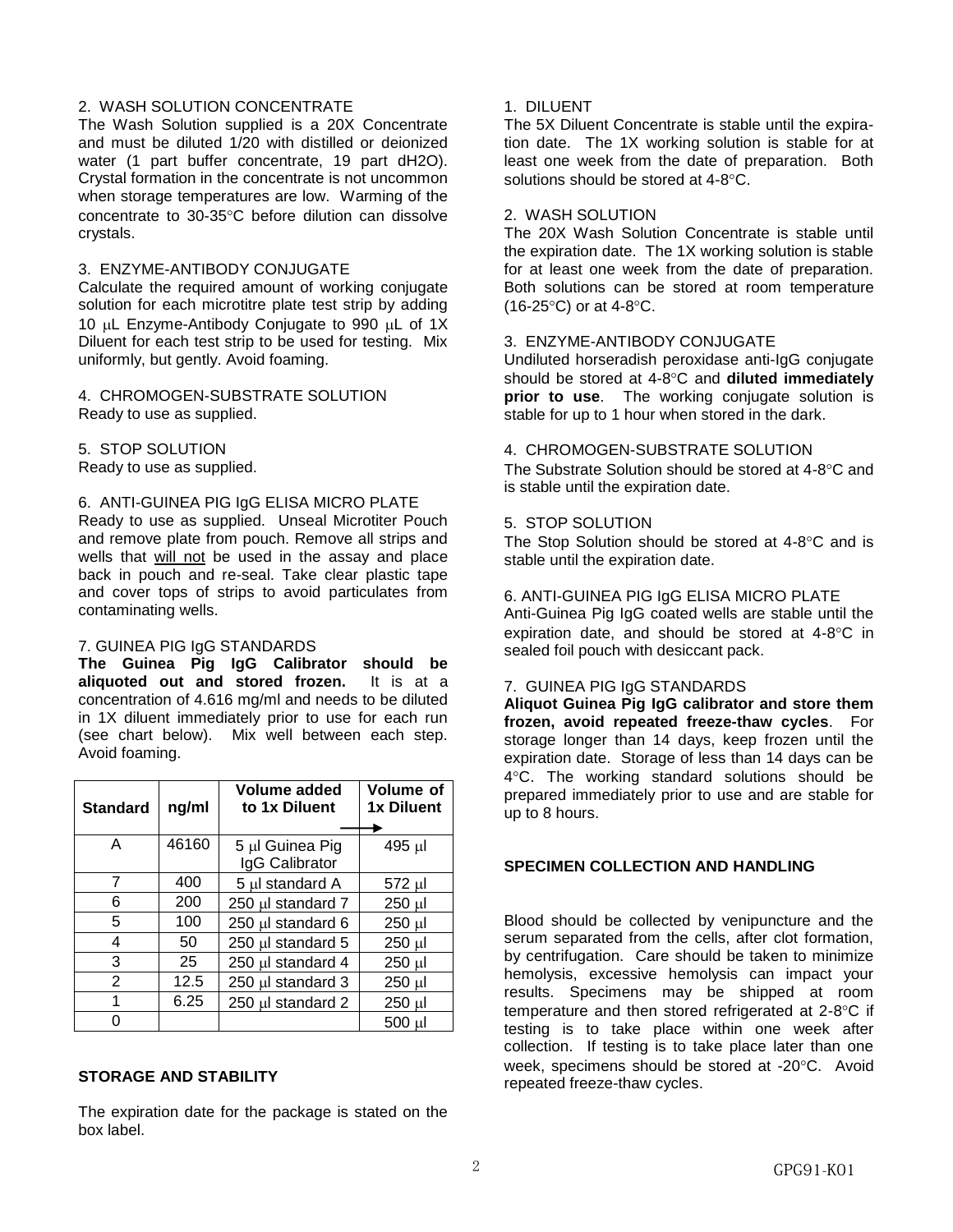1. Precautions

For any sample that might contain pathogens, care must be taken to prevent contact with open wounds.

2. Additives and Preservatives

No additives or preservatives are necessary to maintain the integrity of the specimen. Avoid azide contamination.

3. Known interfering substances

Azide and thimerosal at concentrations higher than 0.1% inhibits the enzyme reaction.

# **MATERIAL PROVIDED See "REAGENTS"**

#### **MATERIALS REQUIRED BUT NOT PROVIDED**

- Precision pipette (2  $\mu$ L to 200  $\mu$ L) for making and dispensing dilutions
- Test tubes
- Microtitre washer/aspirator
- Distilled or Deionized H<sub>2</sub>O
- Microtitre Plate reader
- Assorted glassware for the preparation of reagents and buffer solutions
- Timer

# **ASSAY PROTOCOL**

#### **DILUTION OF SERUM SAMPLES**

The assay for quantification of IgG in serum requires that each test sample be diluted before use. For a single step determination a dilution of serum at 1/100,000 is appropriate for most samples. **For absolute quantification, samples that yield results outside the range of the standard curve, a lesser or greater dilution might be required. If unsure of sample level** 

1. To prepare a 1/100,000 dilution of sample, transfer 2  $\mu$ L of sample to 1,998  $\mu$ L of 1X diluent. This gives you a 1/1,000 dilution. Next, dilute the  $1/1,000$  samples by transferring 10  $\mu$ L, to 990  $\mu$ L of 1X diluent. You now have a 1/100,000 dilution of your sample. Mix thoroughly at each stage.

# **PROCEDURE**

#### 1. **Bring all reagents to room temperature before use.**

2. Pipette 100 μL of Standard 0 (0.0 ng/ml) in duplicate Standard 1 (6.25 ng/ml) in duplicate Standard 2 (12.5 ng/ml) in duplicate Standard 3 (25 ng/ml) in duplicate Standard 4 (50 ng/ml) in duplicate Standard 5 (100 ng/ml) in duplicate Standard 6 (200 ng/ml) in duplicate Standard 7 (400 ng/ml) in duplicate

3. Pipette 100 μL of sample (in duplicate) into pre designated wells.

4. Incubate the micro titer plate at room temperature for twenty (20  $\pm$  2) minutes. Keep plate covered and level during incubation.

5. Following incubation, aspirate the contents of the wells.

6. Completely fill each well with appropriately diluted Wash Solution and aspirate. Repeat three times, for a total of four washes. If washing manually: completely fill wells with wash buffer, invert the plate then pour/shake out the contents in a waste container. Follow this by sharply striking the wells on absorbent paper to remove residual buffer. Repeat 3 times for a total of four washes.

7. Pipette 100 μL of appropriately diluted Enzyme-Antibody Conjugate to each well. Incubate at room temperature for twenty (20  $\pm$  2) minutes. Keep plate covered and level during incubation.

8. Wash and blot the wells as described in Steps 5/6.

9. Pipette 100 μL of TMB Substrate Solution into each well.

10. Incubate in the dark at room temperature for precisely ten (10) minutes.

11. After ten minutes, add 100 μL of Stop Solution to each well.

12. Determine the absorbance (450 nm) of the contents of each well. Calibrate the plate reader to manufacturer's specifications.

# **STABILITY OF THE FINAL REACTION MIXTURE**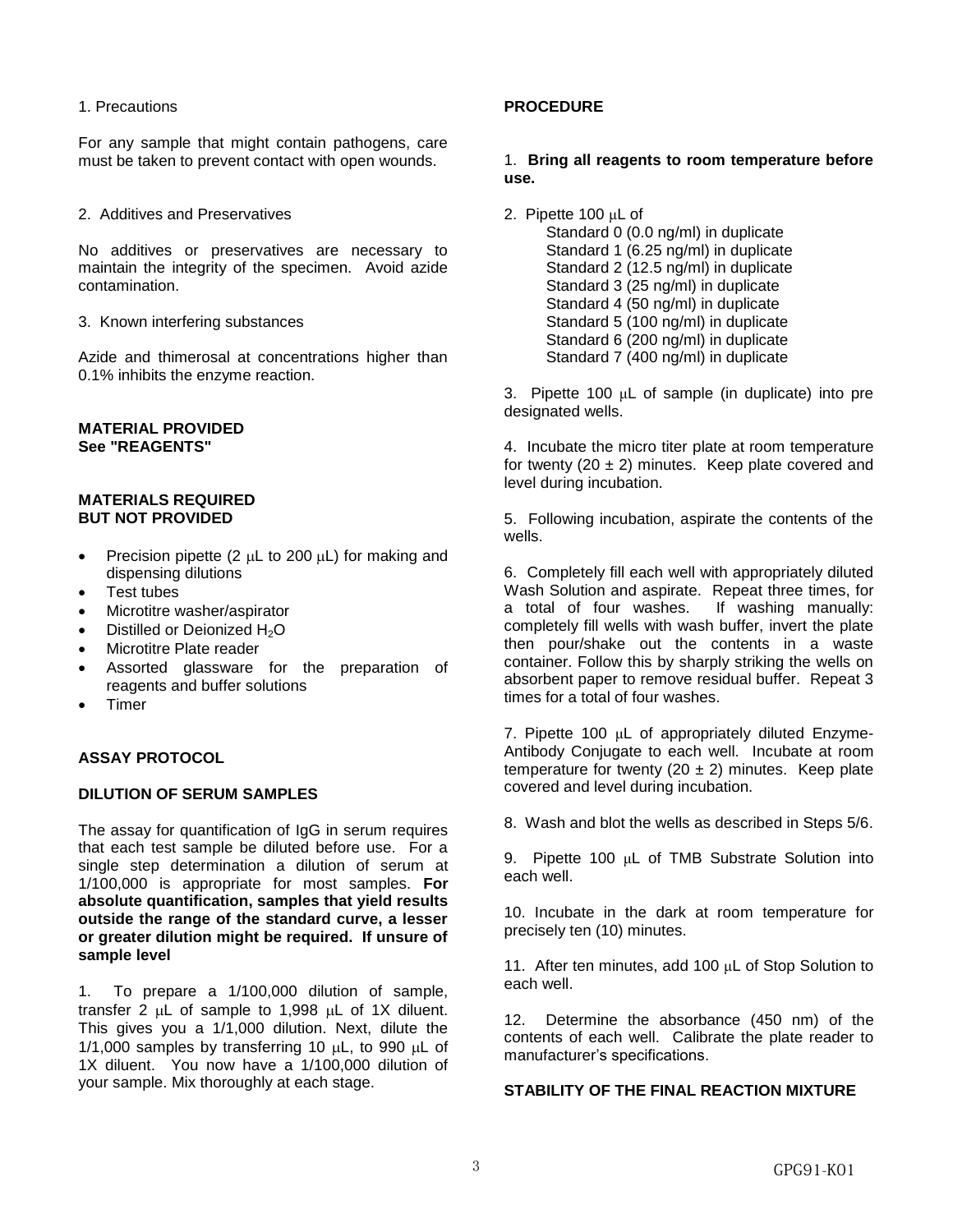The absorbance of the final reaction mixture can be measured up to 2 hours after the addition of the Stop Solution. However, good laboratory practice dictates that the measurement be made as soon as possible. **RESULTS** 

1. Subtract the average background value from the test values for each sample.

2. Using the results observed for the standards construct a Standard Curve. The appropriate curve fit is that of a four-parameter logistics curve. A second order polynomial (quadratic) or other curve fits may also be used.

3. Interpolate test sample values from standard curve. Correct for sera dilution factor to arrive at the IgG concentration in original sample.

#### **LIMITATION OF THE PROCEDURE**

1. Reliable and reproducible results will be obtained when the assay procedure is carried out with a complete understanding of the information contained in the package insert instructions and with adherence to good laboratory practice.

2. Factors that might affect the performance of the assay include proper instrument function, cleanliness of glassware, quality of distilled or deionized water, and accuracy of reagent and sample pipettings.

**EAGLE BIOSCIENCES, INC.** 20 A NW BLVD, SUITE 112 NASHUA, NH 03063  $P: 617 - 419 - 2019$   $F: 617 - 419 - 1110$ WWW.EAGLEBIO.COM - INFO@EAGLEBIO.COM